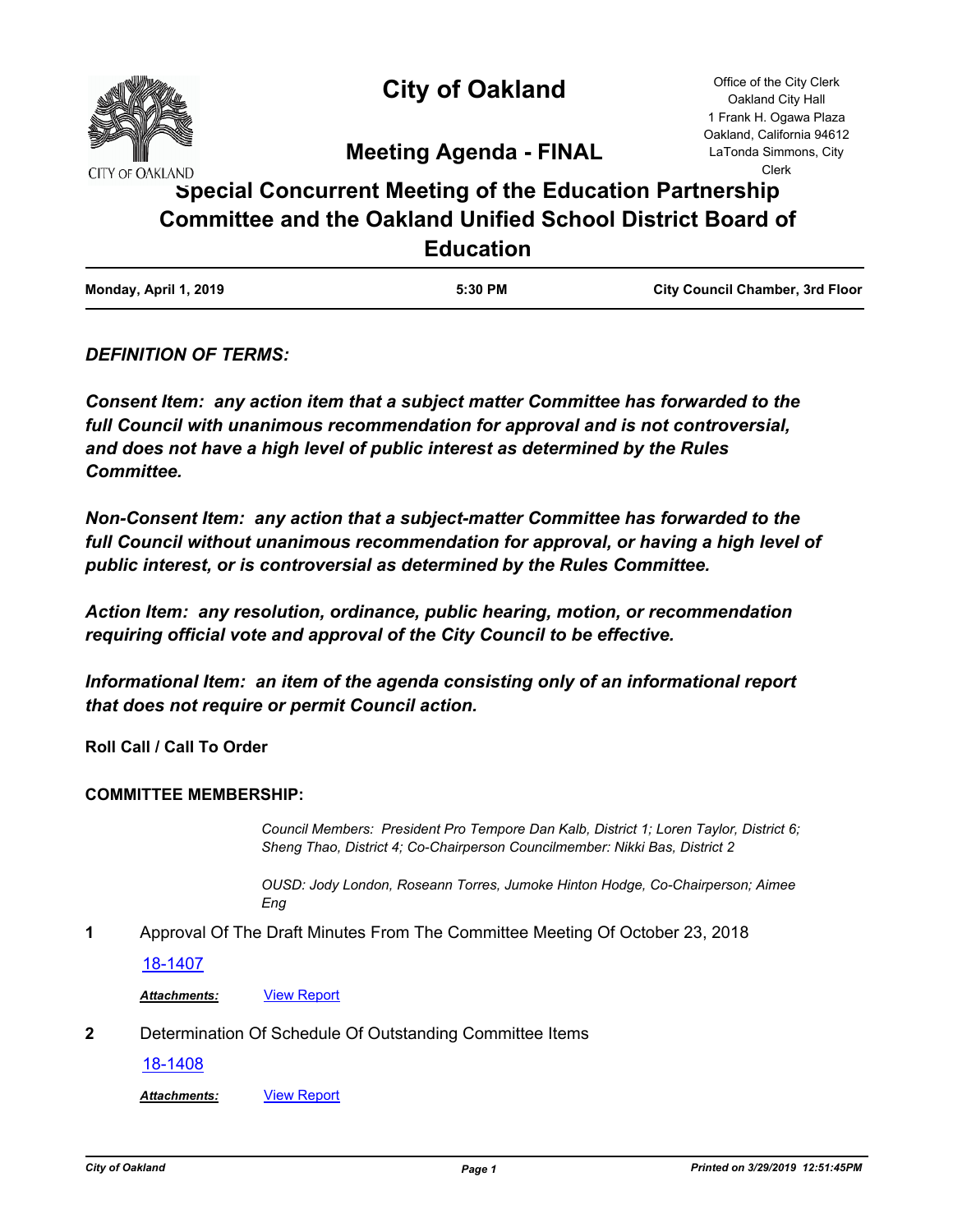Subject: OUSD Budget And Asset Management From: Councilmember Fortunato Bas Recommendation: Receive An Informational Report Briefing From The Oakland Unified School District (OUSD) Board Members On The OUSD Budget And Asset Management And Discuss How The City Can Support OUSD **3** [18-1558](http://oakland.legistar.com/gateway.aspx?m=l&id=/matter.aspx?key=29982)

| <b>Attachments:</b> | <b>View Report</b>                        |  |  |
|---------------------|-------------------------------------------|--|--|
|                     | <b>View Supplemental Report 3/29/2019</b> |  |  |
|                     | View Supplemental Report 3/29/2019        |  |  |

Subject: Support For The California Schools And Local Communities Funding Act From: Councilmember Bas **4**

Recommendation: Adopt A Resolution (1) Supporting The California Schools And Local Communities Funding Act Of 2020, A Proposed Initiative For The November 2020 Ballot That Will Amend The State Constitution To Close A Corporate Tax Loophole By Reassessing Commercial And Industrial Real Property On A One To Three Year Basis Based On A Fair Market Value; (2) Encouraging Other Jurisdictions In The Region To Take Support Positions On The Initiative; And (3) Committing The City Of Oakland To Work In Collaboration With The Oakland Unified School District, Alameda County And State Of California To Maximize Resources For Oakland Public Schools [18-1455](http://oakland.legistar.com/gateway.aspx?m=l&id=/matter.aspx?key=29879)

*Attachments:* [View Report](http://oakland.legistar.com/gateway.aspx?M=F&ID=00c5673a-ccb9-4d7d-9986-fd1bb180ea18.pdf)

Subject: Crossing Guard Staffing And Deployment From: Councilmember McElhaney Recommendation: Receive An Informational Report From The Oakland Police Department (OPD) Concerning The Crossing Guard And Deployment Process **5** [16-1144](http://oakland.legistar.com/gateway.aspx?m=l&id=/matter.aspx?key=27691)

| Attachments: | <b>View Report</b>         |                                                                                                                                                                                                                                   |                                                                                                                                                                                                                   |  |
|--------------|----------------------------|-----------------------------------------------------------------------------------------------------------------------------------------------------------------------------------------------------------------------------------|-------------------------------------------------------------------------------------------------------------------------------------------------------------------------------------------------------------------|--|
|              | <b>Legislative History</b> |                                                                                                                                                                                                                                   |                                                                                                                                                                                                                   |  |
|              | 5/30/17                    | Special Concurrent Meeting<br>of the Education<br>Partnership Committee and<br>the Oakland Unified School<br>District Board of Education<br>The committee continued this item to be heard at the next Education<br>Patrols needed | Continued to the *Education Partnership<br>Committee<br>Partnership Committee and directed staff to return with a complete safe routes<br>to school audit, the physical & behavioral improvements needed and Foot |  |
|              | 10/18/18                   | *Rules & Legislation<br>Committee                                                                                                                                                                                                 | Scheduled to the *Special Education<br><b>Partnership Committee</b>                                                                                                                                               |  |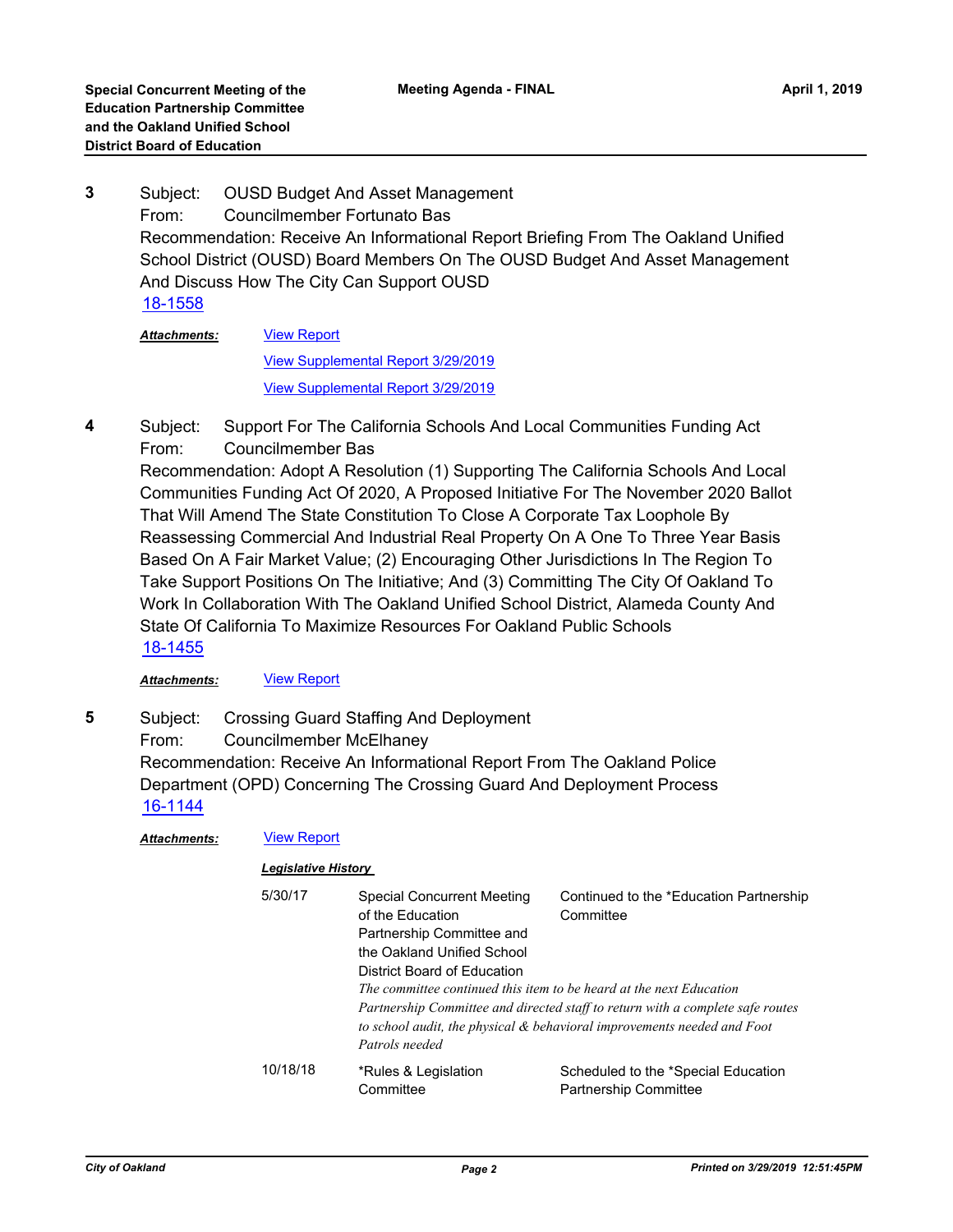Subject: Update On School Pedestrian Safety From: Transportation Department Recommendation: Receive An Informational Report On The History And The Future Strategy For The Former "Safe Routes To Schools" Grant And The Present "Active Transportation Program" Grant Programs **6** [18-1109](http://oakland.legistar.com/gateway.aspx?m=l&id=/matter.aspx?key=29537)

| <b>Attachments:</b> | <b>View Report OPD</b><br><b>View Report OakDOT</b> |                                                                          |                                                                                                                                                        |  |  |
|---------------------|-----------------------------------------------------|--------------------------------------------------------------------------|--------------------------------------------------------------------------------------------------------------------------------------------------------|--|--|
|                     | <b>Legislative History</b>                          |                                                                          |                                                                                                                                                        |  |  |
|                     | 11/15/18                                            | *Rules & Legislation<br>Committee                                        | Scheduled to the *Special Public Works<br>Committee                                                                                                    |  |  |
|                     | 11/29/18                                            | *Rules & Legislation<br>Committee                                        | Scheduled to the Special Concurrent<br>Meeting of the Education Partnership<br>Committee and the Oakland Unified School<br>District Board of Education |  |  |
|                     | 12/4/18                                             | *Special Public Works<br>Committee<br>There was 1 speaker on this item.  | Continued to the *Public Works Committee                                                                                                               |  |  |
|                     | 1/15/19                                             | *Special Public Works<br>Committee<br>There were 2 speakers on this item | Received and Filed                                                                                                                                     |  |  |

**Open Forum (TOTAL TIME AVAILABLE: 15 MINUTES)**

### **Adjournment**

**\* In the event of a quorum of the City Council participates on this Committee, the meeting is noticed as a Special Meeting of the City Council; however no final City Council action can be taken.**